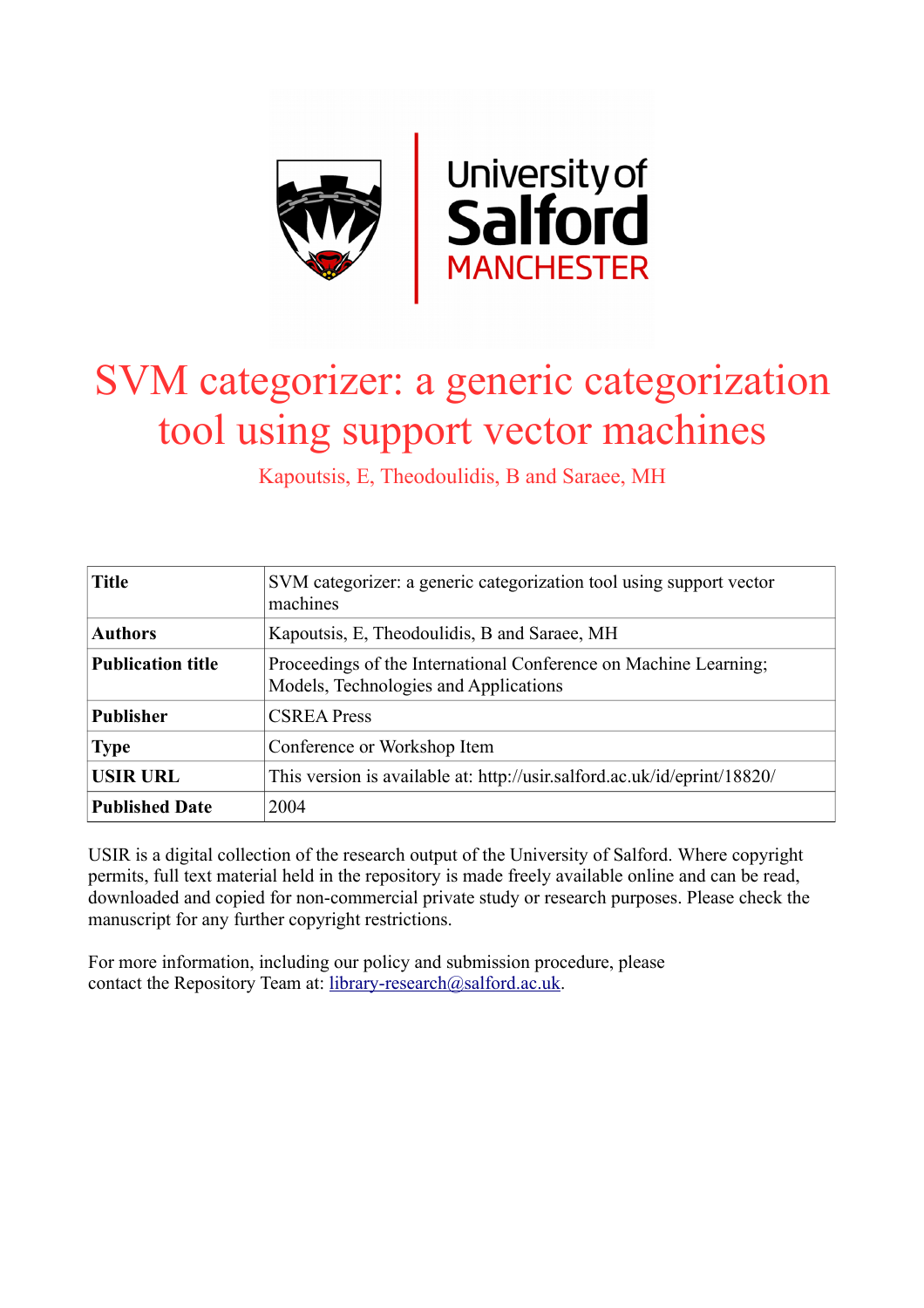## **SVM Categorizer: A Generic Categorization Tool Using Support Vector Machines**

Elias Kapoutsis *Department of Computation, UMIST Manchester, UK*

Babis Theodoulidis *Department of Computation UMIST Manchester, UK*

Mohammad Saraee *School of Computing, Science and Eng. University of Salford, Manchester, UK*

#### **Abstract**

*Supervised text categorisation is a significant tool considering the vast amount of structured, unstru ctured, or semi-structured texts that are available from internal or external enterprise resources. The goal of supervised text categorisation is to assign text documents to finite pre -specified categories in order to extract and automatically organise information coming from th ese resources. This paper proposes the implementation of a generic application – SVM Categorizer using the Support Vector Machines algorithm with an innovative statistical adjustment that improves its performance. The algorithm is able to learn from a pre-categorised document corpus and it is tested on another uncategorized one based on a business intelligence case study. This paper discusses the requirements, design and implementation and describes every aspect of the application that will be developed. The final output of the SVM Categorizer is evaluated using commonly accepted metrics so as to measure its performance and contrast it with other classification tools.*

**Keywords:** Support Vector Machine, text categorisation,

### **1. Introduction**

The task of classifying natural language documents into pre-specified categories has become one of the most significant methods for organising on-line information. This task is commonly referred as "text categorisation". Its applicability ranges to a variety of applications, from categorising Web pages, to indexing news items from various Internet sources. In the past, this task was entrusted to human inde xers, who manually assigned the information gathered from various sources into pre-specified categories. The first approach followed to eliminate this deficiency is the knowledge engineering approach. Domain experts manually create classification rules that classify new documents automatically. Still, the co nstruction of hand-made rules is difficult and complex, as well as time consuming. Therefore, this approach proves to be inefficient and impractical. For example, creating and maintaining such rules for a large number of categories will not only create a chaos in terms of information usage, but it can also lead to mistakes, deteriorating the organisational performance.

Furthermore, users demand an immediate access in a friendly navigation environment so as to access the information available. However, the process of manually handling an accurate categorisation of the incoming documents is time-consuming and, therefore, unacceptable. As a consequence, the document classification step is often neglected in favour of speed. In this case, the users or the domain experts do not have the adequate time to review all the available resources; hence they are forced to accept only the limited pieces that they can easily retrieve. The problem therefore is that crucial information is often overlooked, and opportunities for a competitive advantage are lost. A machine learning approach to constructing text classification rules can overcome all these deficiencies. Given a relatively small number of manually pre-classified training documents, the problem of learning text classification rules can be cast as a supervised learning problem [4]. A general inductive process automatically builds rules by learning the characteristics of the categories from a set of pre-defined labelled documents.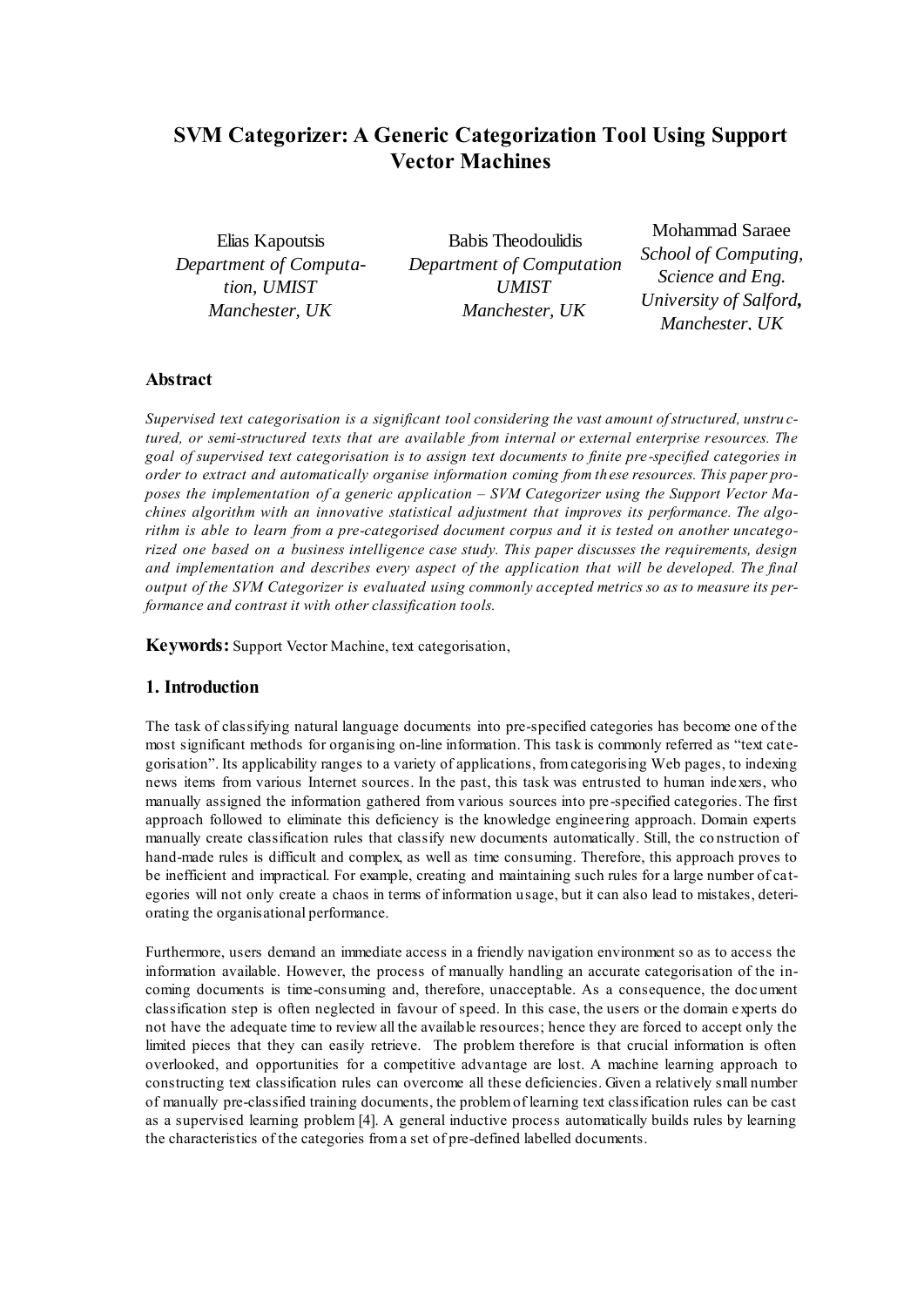The organization of this paper is as follow. In section 2 the architecture of SVM Categorizer is described. Section 3 presents the main interactions made by the participant objects of the SVM algorithm. In section 4, we evaluate the performance of the SVM Categorizer according to some pre-defined performance measures, such as precision, recall,  $F_1$ -measure, and accuracy. Section 5 concludes the paper and highlights some future research in this area. Section 2 and most part of section 3 and 4 have been omitted for brevity. Full detail may be obtained on request

## **2 SVM Categorizer Architecture**

In the last few years, there has been a significant increase of interest concerning SVM. SVMs have empirically shown that their use offers good performance on a variety of problems, such as handwritten cha racter recognition, face detection, and text categorisation [5]. This section endeavours to focuses on the development of a generic classification tool, called SVM Categorizer that can be extended and maintained in the future. In contrast to the Use Case view, the Design view looks inside the system. It describes bot h the static structure (packages, classes, objects, and relationships) and the dynamic collaborations that occur when the objects send messages to each other to provide a given fun ction. The static structure of the SVM Categorizer will be described in class diagrams, whereas the dynamic perspective will be described in sequence diagrams.

The transformation of the user requirements to a generic classification system should include some basic functions as well as some utilities essential for providing software quality. Figure 1 depicts all the subpackages needed for the development of a generic text categoriser tool.



**Figure 1. SVM Categorizer system package**

The deployment of the system package to its sub-packages reveals the architecture of the SMV Categorizer. In Figure 2, an overview of the architecture is presented. The "Preprocess Tools" package includes all classes responsible for the transformation of the source document into an understandable input for the system. The services of this package will be used by both "Train" and "Categorize" packages as their first stage in order to pre-process the training set and the unseen documents, accordingly.

The "Train" package, which is the core of the machine learning algorithm should be able of taking the pre-processed input and produce the weights of every category, according to a user specific number of features (terms). These weights will be utilized by the "Categorise" package, where after pre-processing an unseen document, it will decide upon whether it is eligible to be categorized under a pre-specified category (binary classification). This decision will be based on the categories features produced in the training phase. It should be mentioned that the classification process will have to support multiple classification, which means that a document could belong in more than one category. Furthermore, the result of the classification can be in a hierarchical form, according to the total weight value of every document.

For example, if a document was found to belong in two categories – "financial" and "biotechnology general"–and the result of the classification was 4.56765 and 5.32323, accordingly, then the document should be classified first in "biotechnology general" category and afterwards to the "financial" one, since 5.32323 > 4.56765. This concept will increase the user's added value, who will obtain not only the infor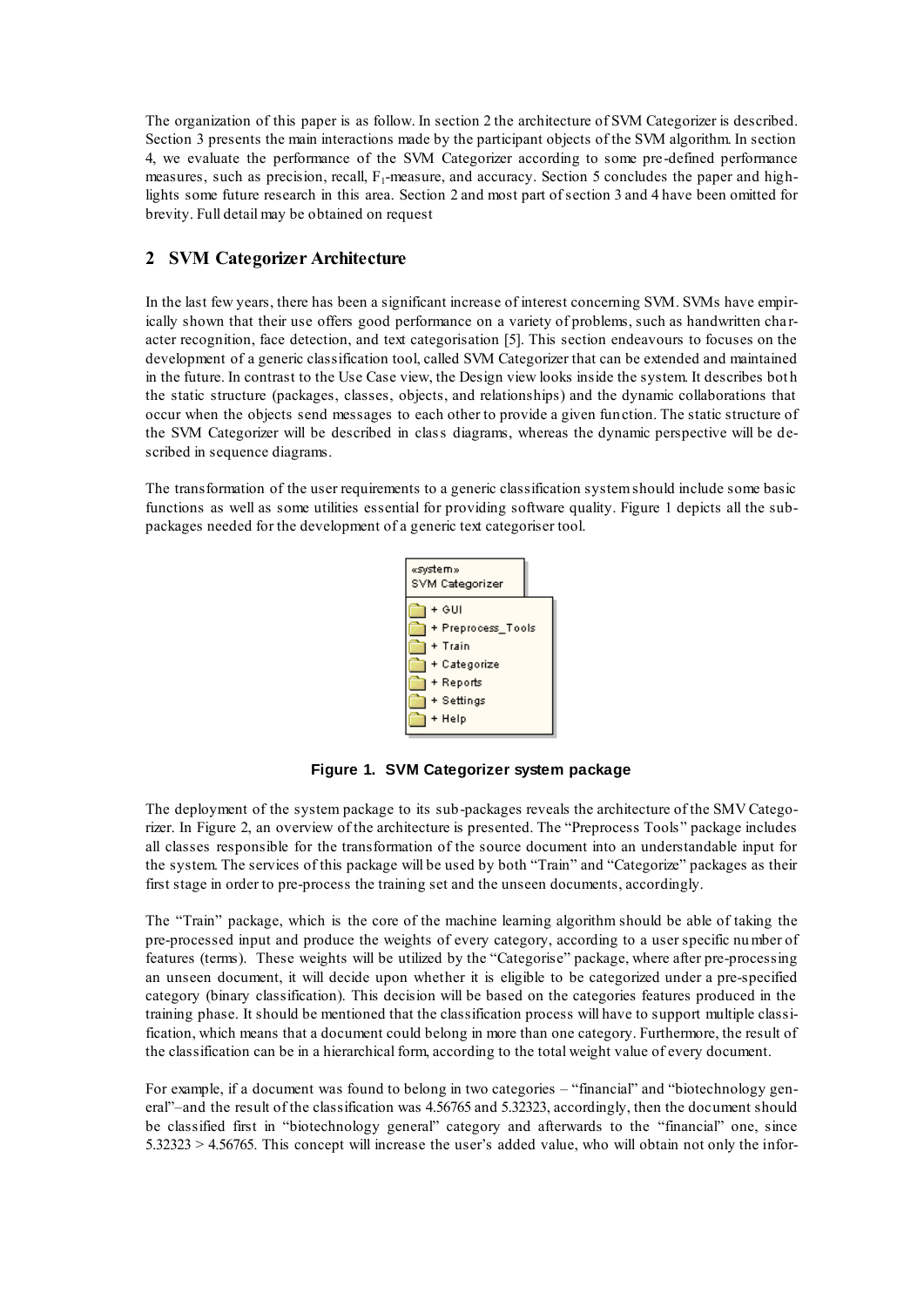mation of classification's outcome, but also the knowledge of the rules that define the relationship between a document and its category.



**Figure 2. Package diagram – Architectural view of SVM Categorizer**

## **3. Evaluation of the SVM Categoriser**

This section evaluates the performance of the SVM Categorizer according to some pre -defined performance measures, such as precision, recall,  $F_1$ -measure, and accuracy. This has been achieved by using the data provided by Biovista (www.biovista.com) is a company that specialises in Corporate Intelligence (CI) products and services for the biotechnology and pharmaceutical industries.

The section concentrates on optimal configuration that yields the highest precision to further evaluate and compare it with other popular machine learning algorithms. Besides that, the section evaluates the SVM Categorizer as an integrated piece of software in terms of functionality and ease of use.

## **3.1 Categorisation Results**

In order to evaluate the results the SVM Categorizer 50 testing documents were created, 10 for each category. All these documents are already pre-classified by the domain expert. This happens so as to compare the results produced by SVM Categorizer to the domain expert's estimation. This is done for every category in order to calculate the precision metric for every configuration.

In particular, the precision metric will indicate which configuration yields the highest percentage of correct classifications. Table 1 presents the results of the classification process of the 10 testing documents. In case the document of a pre-specified category is correctly classified, then the word "Yes" is assigned, otherwise the word "No" is assigned. Then, the frequency of "Yes" was calculated, which illustrates the perspicuity of the algorithm (precision metric). Table 2 shows the results and compares them to other classification algorithms. The evaluation of the proposed algorithm, which is based on SVM theory, displays interesting results.

**Table 2: Classification results for 10 testing documents pre-classified under the "Biotechnology General"** 

| ັ              |                |      |      |      |      |                  |      |                |      |                |
|----------------|----------------|------|------|------|------|------------------|------|----------------|------|----------------|
| Con            | Doc1           | Doc2 | Doc3 | Doc4 | Doc5 | Doc <sub>6</sub> | Doc7 | Doc8           | Doc9 | Doc10          |
|                | No             | Yes  | No   | Yes  | Yes  | Yes              | Yes  | Yes            | Yes  | No.            |
| $\bigcap$<br>∠ | N <sub>0</sub> | Yes  | No   | Yes  | Yes  | Yes              | Yes  | N <sub>0</sub> | Yes  | N <sub>0</sub> |
|                | No             | Yes  | No   | Yes  | Yes  | Yes              | Yes  | N <sub>0</sub> | Yes  | N <sub>0</sub> |
| $\overline{4}$ | No             | Yes  | No   | Yes  | Yes  | Yes              | Yes  | Yes            | Yes  | Yes            |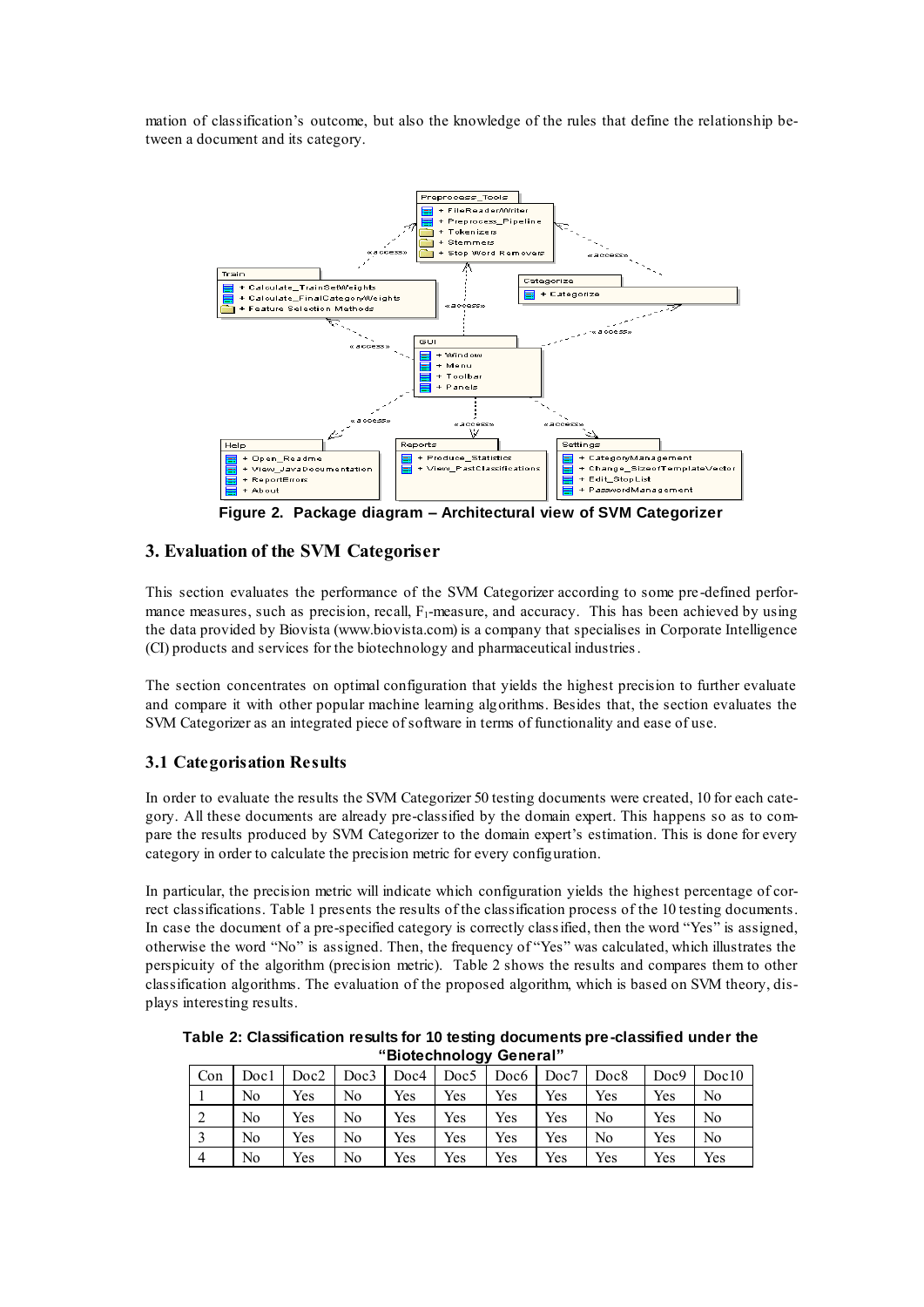|               | No  | Yes | N <sub>0</sub> | Yes            | Yes            | Yes | Yes | Yes | Yes | Yes |
|---------------|-----|-----|----------------|----------------|----------------|-----|-----|-----|-----|-----|
| $\mathfrak b$ | No  | Yes | No             | Yes            | Yes            | Yes | Yes | Yes | Yes | Yes |
| ⇁             | Yes | Yes | No             | N <sub>0</sub> | No             | Yes | Yes | No  | Yes | Yes |
| 8             | Yes | Yes | No             | No             | N <sub>0</sub> | Yes | Yes | No  | Yes | Yes |
| $\mathbf Q$   | Yes | Yes | No             | Yes            | No             | Yes | Yes | No  | Yes | Yes |

In all the metrics selected for this comparison, it seems that the proposed algorithm surpasses many existing ones (WORD, CONSTRUE, etc analyzed in the literature. In fact, its performance can be compared to the most accurate algorithm in the field of text categorisation.

| Algorithms             | Recall | Precision | $F_1$ -Measure |
|------------------------|--------|-----------|----------------|
| <b>SVM</b>             | 81.20% | 91.37%    | 85.99%         |
| Knn                    | 83.39% | 88.07%    | 85.67%         |
| <b>NNet</b>            | 78.42% | 87.85%    | 82.87%         |
| NR                     | 76.88% | 82.45%    | 79.56%         |
| <b>SVM</b> Categorizer | 80.00% | 79.35%    | 79.08%         |

**Table 2: Comparison of SVM Categorizer with other algorithms**

More specifically, as highlighted in the previous table, the precision of the SVM Categorizer is 79.35%, which can be characterised as a trustworthy result. The recall criterion is 80%, which outperforms Neural Network algorithm, as well as Naïve Bayesian and Decision Trees. This result is rather promising and should invoke the interest of the research community. Finally, in the combined criterion of  $F_1$ -measure, the SVM Categorizer's value is very near (79.08%) to all other algorithms with which it was compared.

#### **5. Conclusions**

The contribution of this work is the development of a generic text categorisation tool that is based on a new statistical approach for calculating the feature weights contained in every category. This promise to improve classification performance since it calculates a more reliable threshold weight. The results ind icate that the number of training features participating in the classifier's learning is strongly connected with the classification result. In particular, in every configuration that utilised 250 features, the class ifier's accuracy was improved. The accuracy in some of the categories is better than others. For example, the "Intellectual" category had a 90% accuracy, whereas the "Research" one 69%. This ph enomenon should be further investigated in order to discover the causes for this incongruity. The pe rformance of the SVM Categorizer places it among the five most accurate classifiers, even though it should be tested at the Reuters train corpus in order to compare it under exactly equal terms.

#### **6. References**

- [1] Cooley R., *"Classification of News Stories Using Support Vector Machines"*, in IJCAI'99 Workshop on Text Mining, Stockholm, Sweden, 1999.
- [2] Jain K. A., Dubes C. R., *"Algorithms for clustering data"*, Prentice Hall Inc., Englewood Cliffs, New Jersey 1988.
- [3] Joachims T., *"A Statistical Learning Model of Text Classification for Support Vector Machines"*, Proceedings of SIGIR-01, 24th ACM International Conference on Research and Development in Information Retrieval, 2001.
- [4] Joachimes T., *"Learning to Classify Text using Support Vector Machines: Methods, Theory, and Algorithms"*, Kluwer Academic Publishers, Boston – Dordrecht – London, 2002.